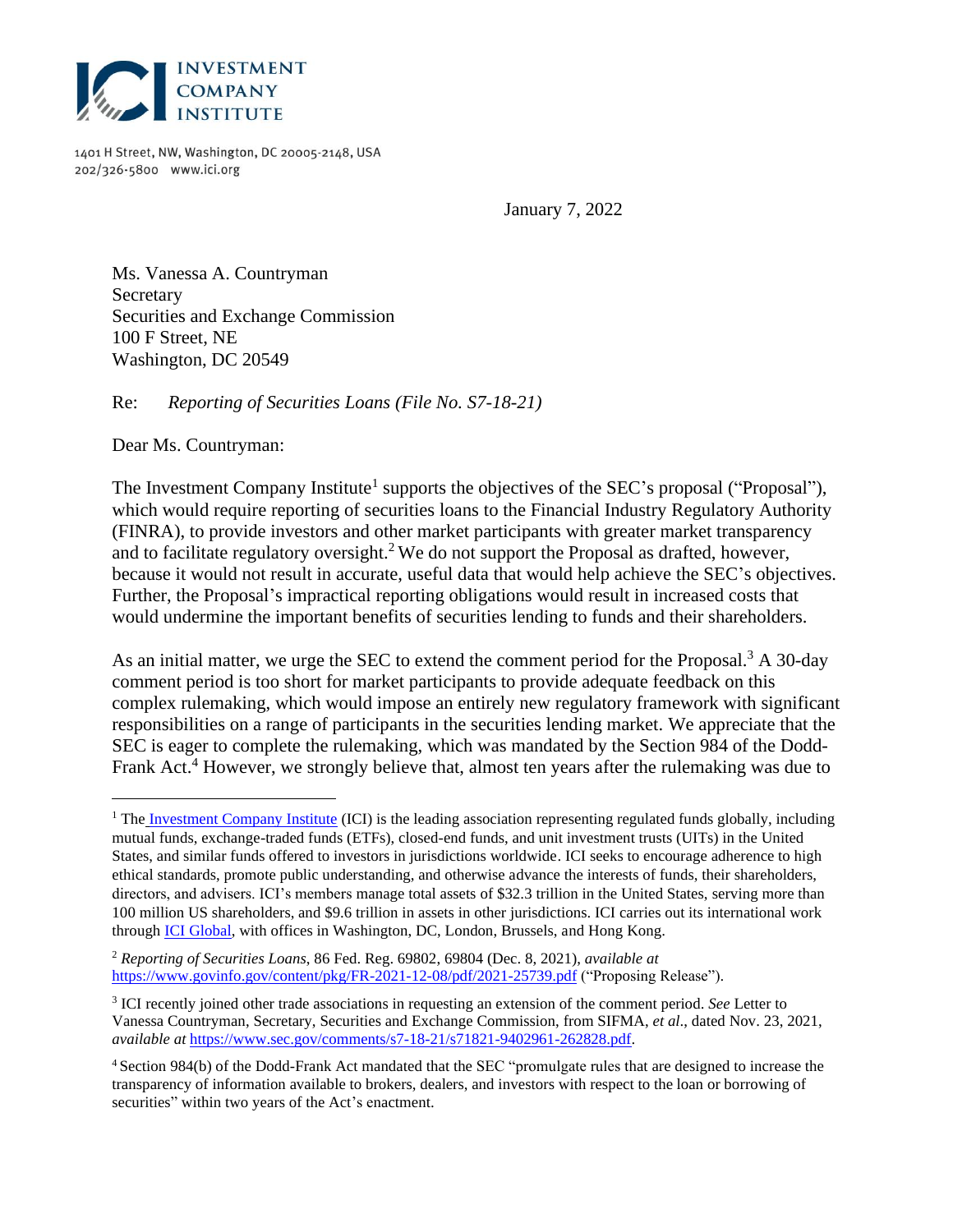Ms. Vanessa A. Countryman January 7, 2022 Page 2 of 14

be completed, the SEC has an obligation to take the time necessary to complete the rulemaking in a thoughtful manner that will optimize the benefits of any securities lending reporting regime for market participants and regulators. 5

In the absence of a longer period to comment, we are limited in our ability to provide detailed recommendations to improve the Proposal. Therefore, we identify below key issues and concerns for the SEC's consideration and provide some broad recommendations. We look forward to the opportunity to continue to engage with the SEC and its staff and provide more specific recommendations regarding these important issues.

## I. Introduction

As the SEC recognizes, securities lending is an important tool for registered investment companies, including mutual funds, closed-end funds, and ETFs (collectively, "funds") to generate additional income for funds and add to fund returns, thus directly benefitting fund shareholders.<sup>6</sup> Securities lending also benefits the capital markets more broadly by making markets more liquid, resulting in lower trading costs to market participants, including funds, as a result of reduced bid-ask spreads.

Funds are among the most conservative of securities lenders, operating under strict regulatory limits imposed by the SEC and its staff, including:<sup>7</sup>

• *Express limit on lending.* A fund may not have on loan at any time securities representing more than one-third of the fund's total value.<sup>8</sup>

<sup>&</sup>lt;sup>5</sup> The Dodd-Frank Act does not specify the details of the rules that the SEC is directed to promulgate pursuant to Section 984, only that they be "designed to increase the transparency of information available to brokers, dealers, and investors with respect to the loan or borrowing of securities." Thus, the SEC has significant discretion to promulgate a rule that meets Congress' objectives, provides useful information to market participants, and benefits investors, including fund shareholders.

<sup>6</sup> *See, e.g.,* Proposing Release at n.25 and accompanying text; Peter Bassler and Ed Oliver, Securities Lending Best Practices: A Guidance Paper for Institutional Investors (2018), *available at*  https://www.eseclending.com/resources/eSecLending-Best-Practices.pdf; ICI Viewpoints, Securities Lending by Mutual Funds, ETFs, and Closed-End Funds: The Basics (2014), *available at*  https://www.ici.org/viewpoints/view 14 sec lending 01 ("ICI Viewpoints on Securities Lending").

<sup>7</sup> For a summary of these restrictions, please see ICI Viewpoints on Securities Lending.

<sup>&</sup>lt;sup>8</sup> This restriction stems from Section 18 of the Investment Company Act of 1940 ("1940 Act"). We note that certain securities lending arrangements may be deemed to be "similar financing transactions" under rule 18f-4 under the 1940 Act. *See Use of Derivatives by Registered Investment Companies and Business Development Companies*, Release No. IC-34084 (Nov. 2, 2020) ("Rule 18f-4 Adopting Release"), at 223-24, *available at* https://www.sec.gov/rules/final/2020/ic-34084.pdf. Rule 18f-4 permits funds the option to treat similar financing transactions as "derivatives transactions" under the rule subject to additional limitations that address Section 18's asset sufficiency and leverage concerns, rather than including such transactions in the fund's asset coverage calculations. *See, e.g.,* Rule 18f-4 Adopting Release at 213. *See also* rule 18f-4(d) under the 1940 Act.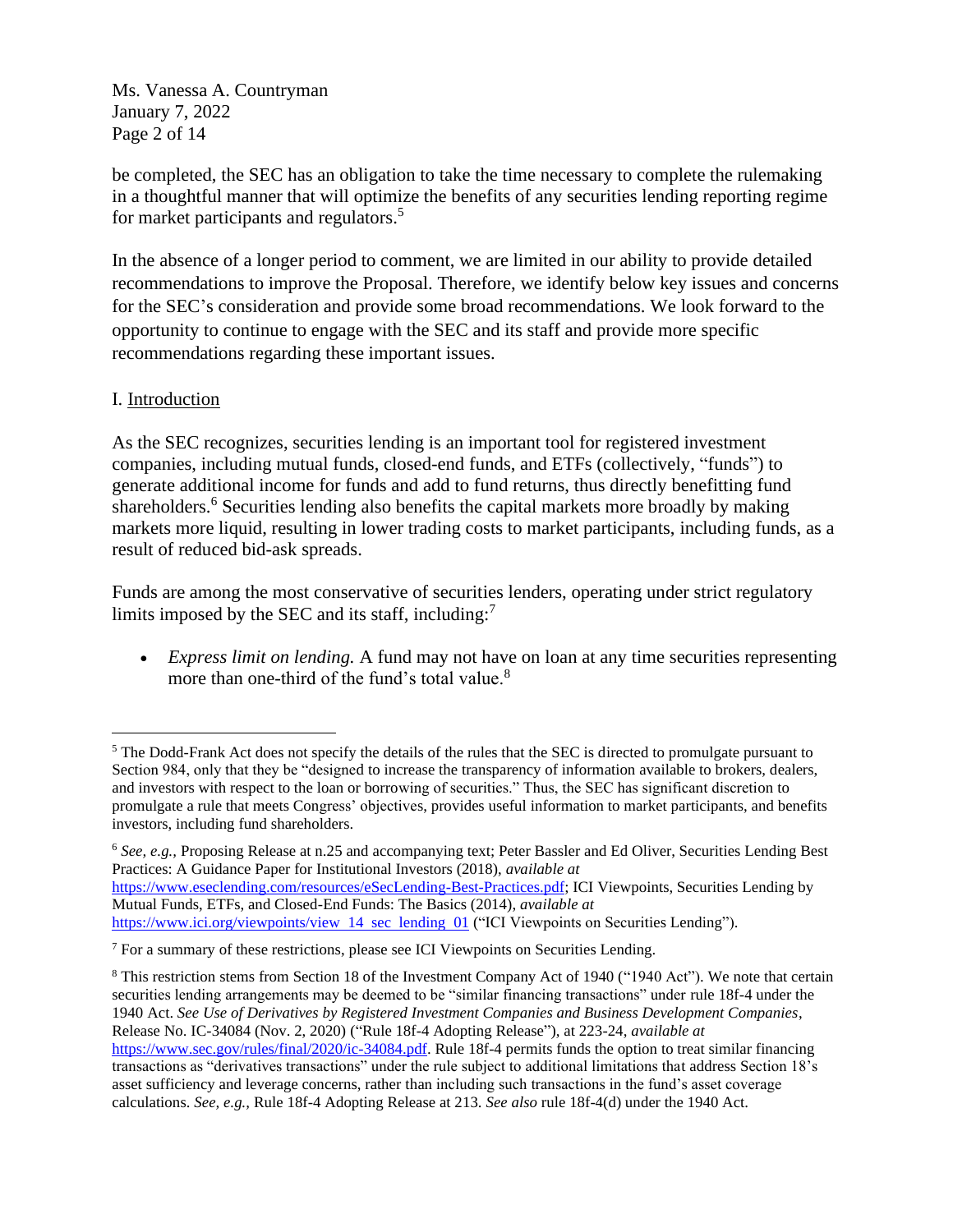Ms. Vanessa A. Countryman January 7, 2022 Page 3 of 14

- *Termination and recall rights.* A fund must be able to terminate a securities loan at any time and recall the loaned securities within the ordinary settlement cycle.
- *Collateralization.* A fund must receive collateral equal to at least 100 percent of the value of the securities on loan. In practice, funds typically require 102 percent collateral for domestic securities and 105 percent for international securities. Because loaned securities must be available for recall on short notice, the collateral that funds can accept from borrowers must be highly liquid, such as cash, government securities, or bank letters of credit.
- *Daily mark-to-market valuation*. The value of the securities on loan must be marked to market every day. Collateral levels are adjusted every day and cash flows between the fund and the borrower to ensure that the 102 percent or 105 percent levels are maintained. Thus, if the value of the securities on loan increases, the borrower must provide additional collateral.
- *Conservative investment of cash collateral.* Cash collateral should be invested in instruments that produce reasonable interest for the loan but also give maximum liquidity to pay back the borrower if and when the loan is terminated. In practice, funds most often invest cash collateral in money market funds.
- *Reasonable return.* A fund must receive a reasonable return on the loan, including any income from the loaned securities, such as dividends.
- *Board oversight.* A fund's board, including its independent directors, must approve the fund's securities lending policies. Board-approved procedures will establish the parameters for the lending program, such as approved borrowers and the terms of lending agent compensation. The board also oversees the securities lending program, periodically reviewing the appropriateness of those policies and the program's performance and costs.
- *Restrictions on the use of affiliated lending agents.* A fund may not use an affiliate as its lending agent without SEC approval, either under a no-action letter or an exemption. This approval, when granted, includes additional conditions to protect fund shareholders.

ICI supports transparency of key data about securities lending activity, which may be useful to market participants and regulators. As the SEC acknowledges, funds already provide extensive reporting and disclosure regarding their securities lending activities. Currently, a fund must:

- Disclose in its registration statement information about the fund's income and fees or compensation related to its securities lending activities, and services provided by securities lending agents, during the fund's most recent fiscal year.<sup>9</sup>
- Identify in the fund's financial statements, which are filed with the SEC and sent to shareholders twice each year, any securities out on loan, investment of cash collateral received, a liability reflecting the obligation to return the cash collateral at the conclusion of the loan, and income earned from securities loans.<sup>10</sup>

<sup>9</sup> *See, e.g.,* Item 19(i) of Form N-1A. *See also* Item 12 of Form N-CSR (requiring disclosure about securities lending activities by closed-end investment companies).

<sup>10</sup> *See* Rule 6-04 of Regulation S-X; FASB Accounting Standards Codification Topic 860-30-25-6 through 860-30- 25-8.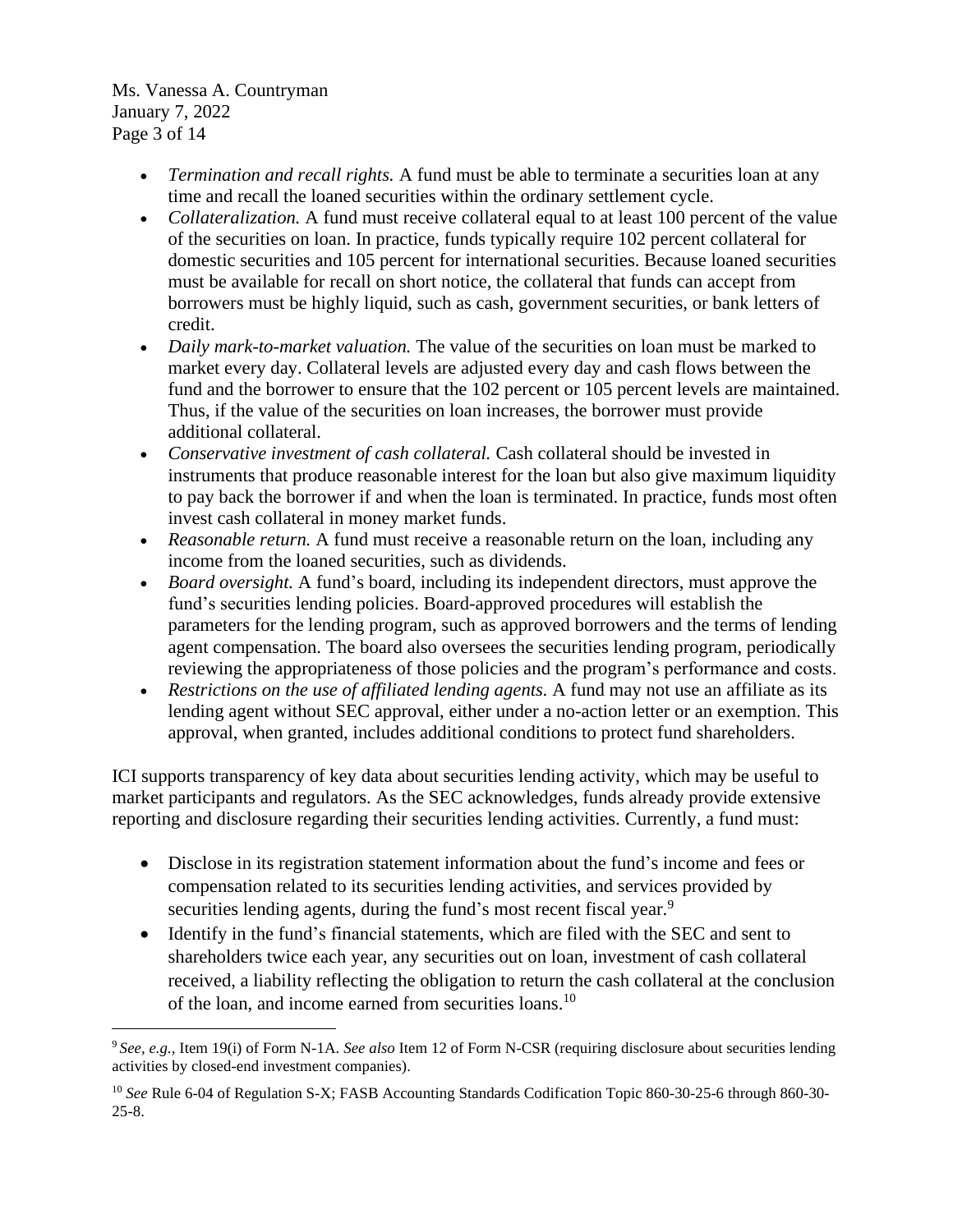Ms. Vanessa A. Countryman January 7, 2022 Page 4 of 14

- Report on Form N-PORT, which is filed with the SEC and is publicly available, the fund's securities on loan, collateral received, and the borrowers of those securities.<sup>11</sup>
- Report on Form N-CEN, which is filed with the SEC and is publicly available, the fund's securities lending agents, compensation types paid to securities lending agents, and whether the securities lending agent or another party has agreed to indemnify the fund with respect to securities lending losses.<sup>12</sup>

## II. Reporting Party

The Proposal contemplates a single-sided reporting regime in which securities lending agents<sup>13</sup> or broker-dealers that serve as "reporting agents," for purposes of proposed rule 10c-1, would have the primary obligation to report.<sup>14</sup> Beneficial owners that do not employ a lending agent or enter into a written agreement with a reporting agent would be responsible for complying with the requirements of the proposed rule themselves.

Funds, as beneficial owners engaging in securities lending, are likely to use a securities lending agent or, potentially, a reporting agent, to satisfy rule 10c-1's proposed reporting obligation. We therefore agree with the SEC that these entities typically are best positioned to report securities lending data to FINRA.<sup>15</sup> Unlike funds, they have direct access to the underlying data and may already be reporting securities lending data to clients and vendors. <sup>16</sup> If the SEC instead were to impose the reporting obligation directly on the beneficial owners, funds likely would delegate to securities lending agents or reporting agents. It is therefore clearer and more efficient to impose the obligation directly on these entities, when the conditions of the proposed rule are satisfied.<sup>17</sup>

<sup>&</sup>lt;sup>11</sup> See Items B.4 and C.12 of Form N-PORT. With the exception of certain non-public information reported on Form N-PORT, the information reported on the form for the third month of each fund's fiscal quarter is made publicly available upon filing.

<sup>12</sup> *See* Item C.6 of Form N-CEN.

<sup>&</sup>lt;sup>13</sup> The proposed rule contemplates securities lending agents that are banks, clearing agencies, or broker-dealers.

 $14$  To use a reporting agent under the proposed rule, a lender must enter into a written agreement with the reporting agent that includes terms specified in the proposed rule, and provide the reporting agent with timely access to the information required to be reported. The reporting agent would be required to establish, maintain, and enforce written policies and procedures reasonably designed to ensure its compliance with proposed rule 10c-1 and maintain books and records regarding the securities lending information it reports. The reporting agent would be required to provide FINRA with a list of each beneficial owner or lending agent on whose behalf it is reporting securities lending information and update the list by the end of the day when the list changes.

<sup>&</sup>lt;sup>15</sup> We believe that it is important, however, for the SEC to not lose sight of the equally important role played by the borrower community in the structure and operation of the securities lending market.

<sup>&</sup>lt;sup>16</sup> We understand, however, that not all securities lending agents have direct connectivity to FINRA. Thus, under the Proposal, these lending agents would either have to update their systems to provide for such connectivity or enter into an agreement with a reporting agent to report the proposed data.

<sup>17</sup> *See supra* note 14.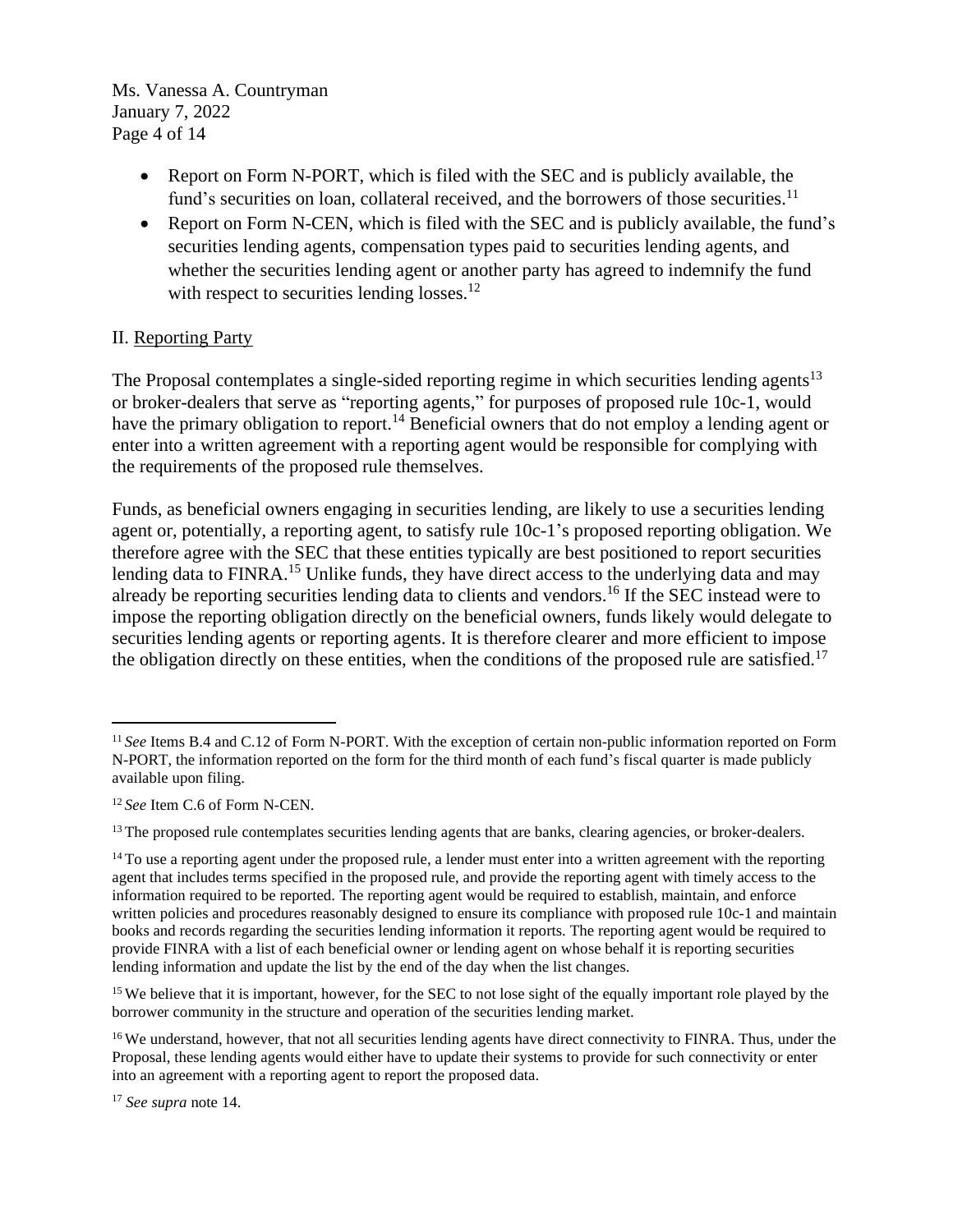Ms. Vanessa A. Countryman January 7, 2022 Page 5 of 14

We urge the SEC, however, to not limit permitted "lending agents" for purposes of the rule to banks, clearing agencies, brokers, or dealers, as proposed, but instead permit any lending agent that acts as an intermediary to a loan of securities to report on behalf of a beneficial owner. Broadening the proposed rule in this manner would more accurately reflect the variety of lending agents that funds use, which are not limited to broker-dealers and banks. As long as a lending agent is able to satisfy the requirements of the proposed rule,  $^{18}$  we believe there is no reason to limit lending agents to certain entities. Rather, we believe expanding the rule in this manner would facilitate reporting by beneficial owners that prefer to use non-broker-dealer lending agents to report their securities loans.

Furthermore, we strongly support the Proposal's approach of requiring single-sided reporting, rather than requiring both lenders and borrowers to report on the same transaction. We agree with the Commission that this approach would reduce the potential for double counting of securities lending transactions and limit the burden on lenders. A single-sided reporting regime avoids problems with reconciling reports by each party to a transaction, particularly when the parties' reports do not match due to reporting differences or errors.

### III. Reporting Time Frame

Proposed rule 10c-1 would require the reporting of the material terms of a securities loan to FINRA within 15 minutes of a loan "being effected" or modified. This reporting time frame is not feasible and does not reflect how the securities lending market operates.<sup>19</sup> The SEC bases its proposed reporting regime for securities loans on FINRA's TRACE reporting regime for corporate fixed-income securities which, similarly, requires reporting to FINRA of transactions within 15 minutes of execution.<sup>20</sup> For the reasons described below, this analogy is misplaced.

The SEC explains that "a loan would be effected when it is agreed to by the parties" and "would be modified when the modification is agreed to by the parties."<sup>21</sup> Unlike transactions in the cash markets, such as equities and fixed-income securities, securities loans do not involve an outright purchase or sale. Furthermore, the terms of the securities loan are typically negotiated throughout the course of the day and often are not finalized until the end of that day or, potentially, the following business day. Thus, any information reported within 15 minutes would be misleading to investors, as it would not reflect final terms. The securities lending market is not characterized by substantial intraday activity and any intraday modifications to loan terms are unlikely to be

<sup>&</sup>lt;sup>18</sup> *See* proposed rule 10c-1(a)(i).

<sup>&</sup>lt;sup>19</sup> The SEC's understanding of the securities lending market structure also appears to be inaccurate in certain other respects. For example, proposed rule 10c-1 requires, for a cash collateralized loan, reporting of the rebate rate or any other fee or charges. In fact, the relevant data point is the lending spread to the reference rate (most commonly the Overnight Bank Funding Rate), as the rebate rate will change daily based on the current level of the reference rate, even as the negotiated lending spread remains fixed.

<sup>&</sup>lt;sup>20</sup> *See, e.g., Proposing Release at 69837 and 69846. FINRA Rule 6730 requires that most fixed income securities be* reported to TRACE within 15 minutes of the time of execution.

<sup>21</sup> Proposing Release at 69812.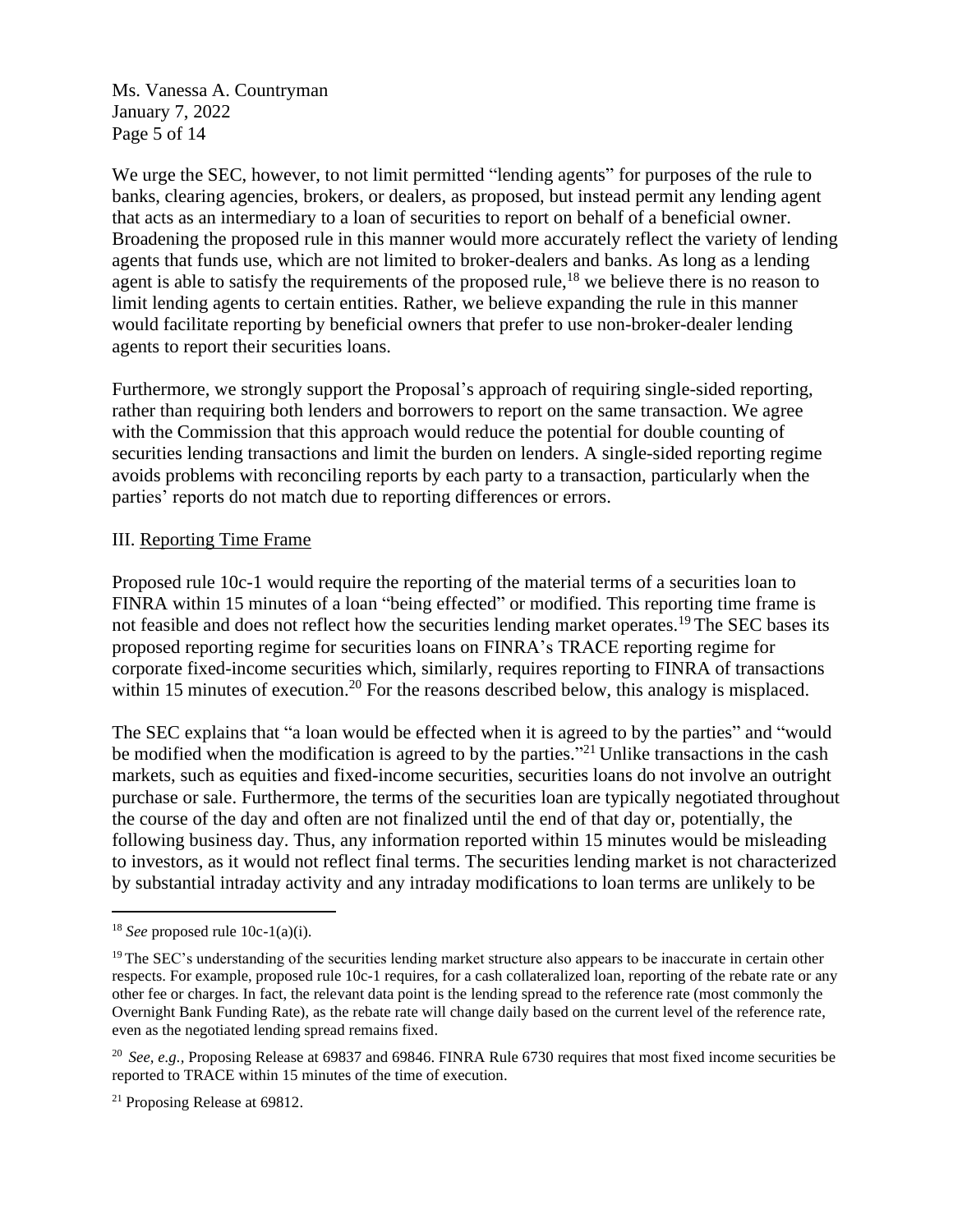Ms. Vanessa A. Countryman January 7, 2022 Page 6 of 14

meaningful to market participants, but instead would result in meaningless "noise" that does not reflect the final terms of a loan. Reporting within 15 minutes also would significantly increase the risk of reporting incomplete data, or data that subsequently may prove to be inaccurate and, in either case, may unnecessarily result in the need to report a modification.<sup>22</sup>

For these reasons, we recommend that the SEC require the reporting of all information required by the rule by the end of the following business day. Reporting on a T+1 basis is consistent with the EU's approach under SFTR,<sup>23</sup> and would result in significantly more accurate and meaningful data. If the SEC nonetheless believes that reporting should take place earlier, it should be no earlier than the end of the business day the securities loan is effected, in which case the SEC should provide clarity regarding the time frame for such reporting, to ensure it is feasible.

## IV. Scope and Applicability of Rule

## A. Scope of Reporting

The proposed rule would require reporting of loans with respect to all securities.<sup>24</sup> The reporting obligation would appear to apply potentially to all types of securities lending arrangements, not limited to traditional securities loans. 25

<sup>24</sup> Proposing Release at 69808.

 $22$  We acknowledge that some data vendors make certain information about securities loans available in 15 minute increments. This is not a basis to require reporting to FINRA within 15 minutes, however. First, reporting to data vendors takes place on a voluntary basis and includes limited data elements. Second, this data is not made publicly available, but is only made available to those who subscribe to receive this data. And third, and most importantly, it is well understood by market participants who subscribe to these data services that intraday data may be incomplete and is subject to change.

<sup>&</sup>lt;sup>23</sup> SFTR requires reporting to trade repositories or, where a trade repository is unavailable, to the European Securities and Markets Authority (ESMA). SFTR does not require that the data be reported publicly, although it does require managers of investment funds including UCITS and AIFs to report to investors on their use of securities financing transactions (SFTs) and total return swaps in disclosure documents and certain periodic reports. *See* Sections A and B of Annex to SFTR. The UK adopted its version of SFTR that has applied since the end of the Brexit transition period that is similar to the EU's SFTR, but the UK decided not to impose reporting obligations on non-financial counterparties (NFCs) which had been due to apply from January 2021. The UK did not require NFCs to report on the basis that systemically important NFC trading activity is captured sufficiently through the other reporting obligations that apply to financial counterparties. *See* Financial Conduct Authority, UK Securities Financing Transactions Regulation (UK SFTR), *available at* https://www.fca.org.uk/markets/sftr; Written Statement by Rishi Sunak, UK Chancellor of the Exchequer, Financial Services Updated made on 23 June 2020, *available at* https://questions-statements.parliament.uk/written-statements/detail/2020-06-23/HCWS309.

<sup>&</sup>lt;sup>25</sup> Proposing Release at 69810, 69846. We note that traditional securities loans include, but are not limited to, those made pursuant to industry-standard documentation, such as the Master Securities Loan Agreement (MSLA). The MSLA governs traditional securities loans against a transfer of collateral. *See* Master Securities Loan Agreement, *available at* https://www.sifma.org/wp-content/uploads/2017/06/MSLA Master-Securities-Loan-Agreement-2017- Version.pdf (2017 version).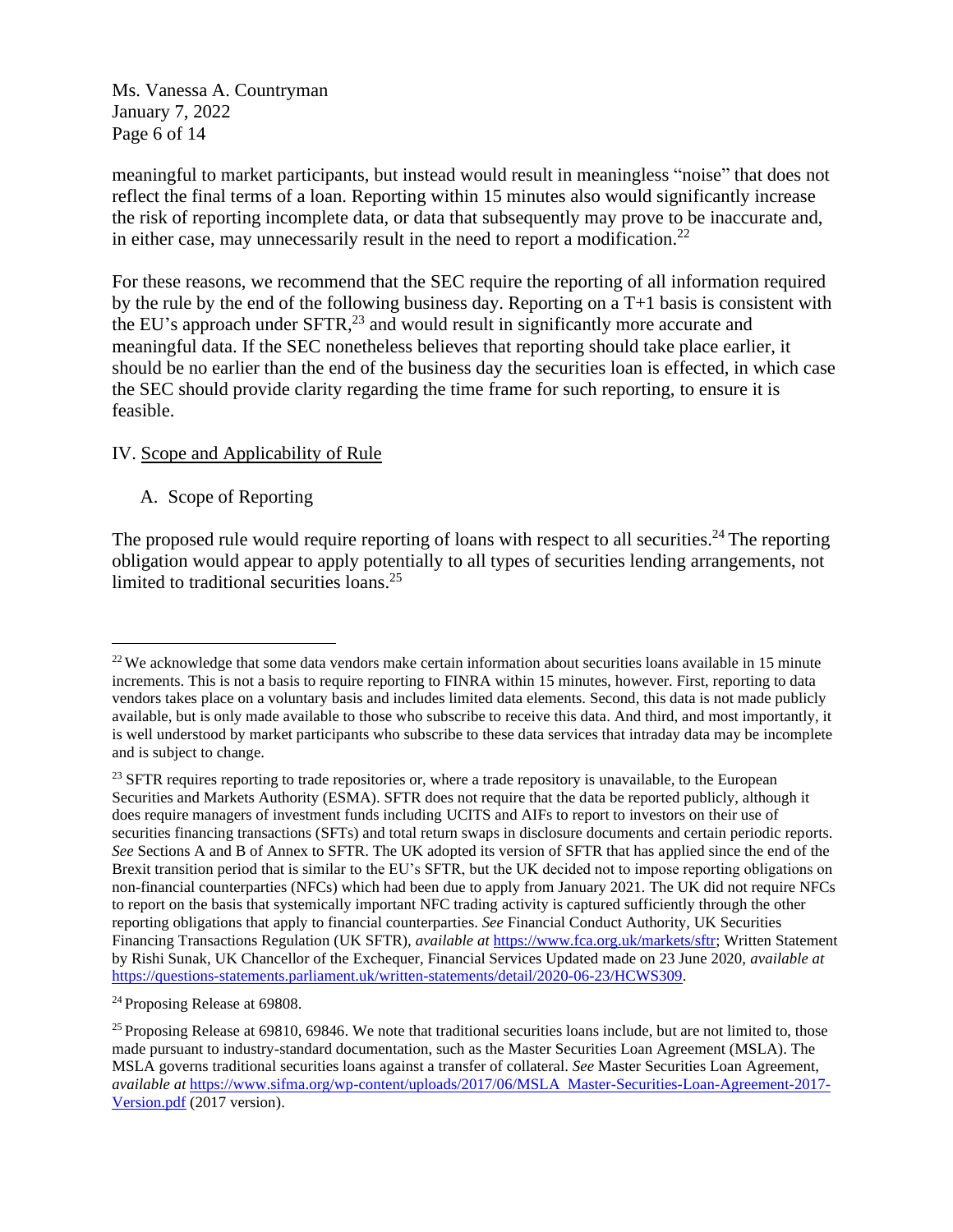Ms. Vanessa A. Countryman January 7, 2022 Page 7 of 14

First, we urge the Commission to limit the initial rollout of any final rule to loans of US-listed equity securities, and evaluate whether to expand the reporting obligation to additional asset classes, as appropriate. Implementing the Commission's securities loan reporting regime will be a tremendous undertaking, both for FINRA and for market participants. Similar to the approach taken in the context of other substantial new reporting obligations, the SEC should begin by requiring reporting of loans with respect to a subset of securities. Once market participants and FINRA have gained experience with this reporting, the SEC could consider expanding reporting obligations to additional asset classes, as appropriate. This approach is consistent with FINRA's historic approach to TRACE reporting.<sup>26</sup>

Second, we recommend the SEC make explicit within any final rule the types of securities loans to which rule 10c-1 applies so that market participants have clarity as to which types of securities loans must be reported. Our understanding from the Proposal is that the SEC is primarily interested in greater transparency of data about traditional securities loans. Requiring data to be reported about lending arrangements that have very different characteristics may not result in useful information to regulators or market participants, to the extent it would add unhelpful "noise" to the data reported.

B. Clarify Cross-Border Implications of Proposal

We encourage the SEC to analyze and clarify the cross-border implications of any final rule. Based on the legislative history of Section 984 of the Dodd-Frank  $Act^{27}$  and the Commission's statements in the Proposal,<sup>28</sup> the intent of proposed rule  $10c-1$  appears to be to increase transparency of securities lending information with respect to the *US markets* for the benefit of *US brokers, dealers, and investors*. This is not clear from the Proposal, however, which appears to have a broad reach, as it would define "lender" as "[a]ny person that loans a security on behalf of itself or another person . . ." The Commission explains that it intends this definition to include all lenders, including entities not subject to SEC oversight.

Based on the Commission's broad approach, it is unclear whether the proposed rule potentially could apply to non-US entities, including UCITS and similar funds that are subject to reporting of their securities lending transactions under SFTR.<sup>29</sup> To ensure that the rule does not have

<sup>26</sup> *See, e.g., Self-Regulatory Organizations; Financial Industry Regulatory Authority, Inc.; Order Granting Approval of Proposed Rule Change Relating to TRACE Reporting and Dissemination of CMO Transactions*, Release No. 34- 78925 (Sept. 23, 2016), *available at* https://www.sec.gov/rules/sro/finra/2016/34-78925.pdf.

<sup>27</sup> *See e.g*., 155 Cong.Rec.H. 14418, 14420 (daily ed. Dec. 9, 2009) (Congressman Kanjorski, chairman of the Capital Markets Subcommittee, noted that "the Investor Protection Act of 2009-a key part of H.R. 4173- contains more than six dozen provisions aimed at strengthening the oversight of *U.S. securities markets* and closing regulatory loopholes.") (emphasis added).

<sup>28</sup> *See, e.g.,* Proposing Release at 69803 ("The value of securities on loan in the *United States* as of September 30, 2020, was estimated at almost \$1.5 trillion. Yet, despite its size, the securities lending market in the *United States* has a general lack of information available to *its market participants, the public and regulators*.") (emphasis added and internal citations omitted); *id.* at 69830 (discussing securities lending practices in the United States).

<sup>29</sup> As noted above, however, SFTR does not require public reporting. *See supra* note 23.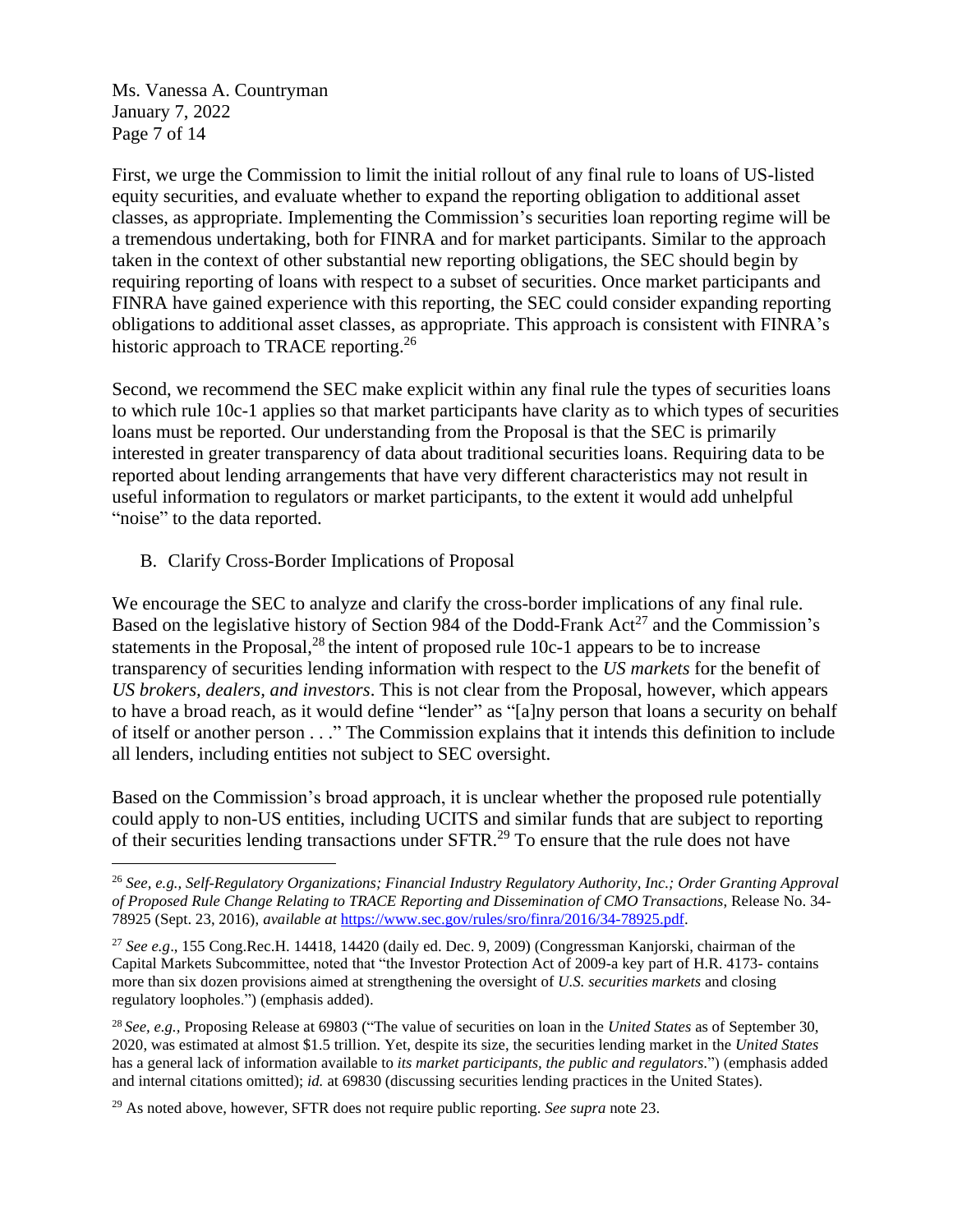Ms. Vanessa A. Countryman January 7, 2022 Page 8 of 14

inappropriate extraterritorial reach, the Commission should explicitly clarify the cross-border application of any final rule.

# C. Clarify Reporting Obligations

More generally, the Commission must ensure that any final reporting regime provides the clarity and certainty that market participants will need to comply and report accurately. Under proposed rule 10c-1, the SEC would establish the basic parameters of the proposed securities lending reporting regime and FINRA would engage in a separate rulemaking regarding its administration of the collection of data required by the rule. Certain aspects of the Proposal, however, are vague or unclear. For example, there is a lack of clarity in the Proposal regarding the concepts of "lender," "beneficial owner," "lending agent," and "reporting agent." Given that, in most instances, the reporting obligation will be on the lending agent or reporting agent, the Commission should ensure that these terms are defined and used clearly in any final rule to avoid suggesting regulatory obligations where they do not exist. It is important for the SEC or FINRA, in its rulemaking, to address these and other issues in advance of finalizing a securities lending reporting regime to avoid ambiguity that may result in disparate reporting.

## V. Securities Available to Lend

The Commission should modify the proposed rule's requirement to report, as of the end of the day, the "total amount of each security that is not subject to legal or other restrictions that prevent it from being lent ('available to lend') . . . "<sup>30</sup> The Commission proposes that this information be publicly reported, in conjunction with the total number of shares on loan, to allow market participants to calculate a "utilization rate" for each security that could help evaluate whether the security will be difficult or costly to borrow.<sup>31</sup> We are deeply concerned, however, that reporting based on the Commission's proposed definition of "available to lend" does not reflect the regulatory restrictions to which funds are subject under the 1940  $Act^{32}$  and would result in an inflated estimate of supply.<sup>33</sup> Reporting this information would be misleading to market participants and could discourage beneficial owners from lending due to an inaccurate perception of the supply of securities "available to lend."

 $30$  Rule 10c-1(e), as proposed.

<sup>&</sup>lt;sup>31</sup> Proposing Release at 69817.

<sup>&</sup>lt;sup>32</sup> Because of the restrictions under Section 18 of the 1940 Act, a fund may not have out on loan at any time securities representing more than one-third of the fund's total value. *See supra* note 8.

<sup>&</sup>lt;sup>33</sup> The utilization rate would be calculated by dividing the total number of shares on loan by the total number of shares available for loan. The Commission acknowledges that some securities lending programs may be subject to overall portfolio restrictions but because those restrictions apply to the overall portfolio but not the specific securities held in those portfolios, those securities would be available to lend unless the securities are themselves subject to restrictions that prevent them from being lent. Proposing Release at 69817. As explained above, we are concerned this definition would result in an inflated number of securities available to lend in the market.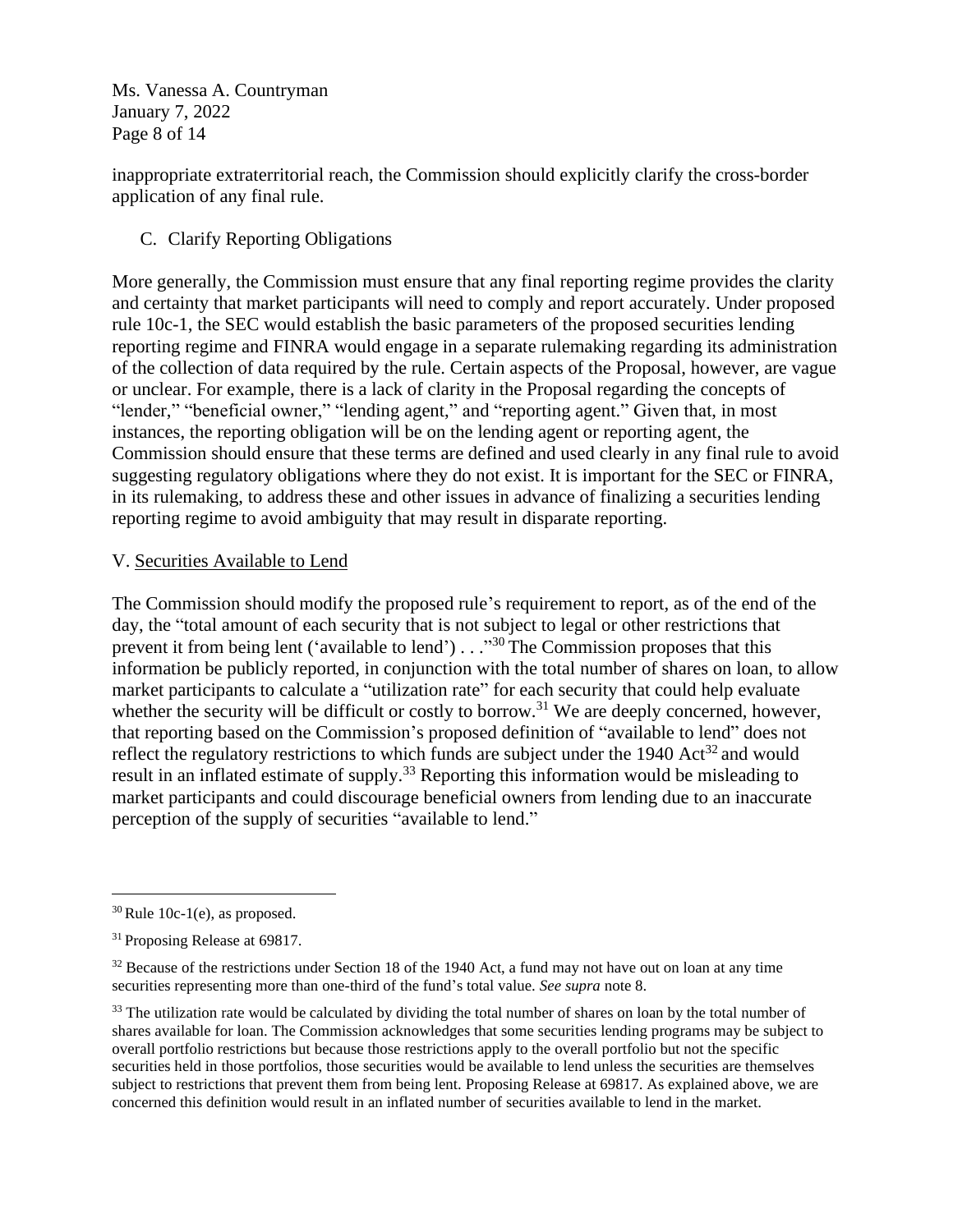Ms. Vanessa A. Countryman January 7, 2022 Page 9 of 14

For these reasons, we recommend that the Commission not require reporting of securities "available to lend." This measure is overinflated and, as such, could be misinterpreted by market participants. If the Commission nonetheless believes this is necessary information for FINRA to have in connection with its regulatory oversight role, we urge the Commission to require that securities "available to lend" be reported only to FINRA and that FINRA would not make the information public, similar to the proposed rule's approach with respect to certain other data elements.

## VI. Cost-Benefit Considerations

While we appreciate that the SEC is promulgating proposed rule 10c-1 pursuant to the requirements of the Dodd-Frank Act,<sup>34</sup> it is unclear whether or to what extent any final rule would provide the benefits the SEC cites. We believe a proposed rule of this magnitude should be based on a firmer analytical foundation and, critically, must take into consideration the considerable costs to fund shareholders.

### The SEC states that it:

. . . preliminarily believes that the data collected and made available by the proposed Rule would improve price discovery in the securities lending market and lead to a reduction of the information asymmetry faced by end borrowers and beneficial owners in the securities lending market. The Commission preliminarily believes the proposed Rule would close securities lending data gaps, would also increase market efficiency, and lead to increased competition among providers of securities lending analytics services and to reduced administrative costs for broker-dealers and lending programs.<sup>35</sup>

The Commission further states that disclosing the material terms of securities loans:

. . . might improve the efficiency and resiliency of the securities market by reducing frictions in the cost of borrowing securities, which may also have positive effects on the markets for the securities themselves. Additional benefits from increased transparency could include increased savings and profits for investors, improved terms for beneficial owners participating in lending programs, and improved competitiveness in the lending agent and broker-dealer businesses.<sup>36</sup>

The potential benefits the SEC identifies appear to be speculative, at best, and it is fundamentally unclear from the Commission's analysis who, other than FINRA and the SEC, will clearly benefit from reporting of this data.<sup>37</sup>

<sup>34</sup> *See supra* notes 4-5.

<sup>35</sup> Proposing Release at 69804; *see id.* at 69830.

<sup>36</sup> *Id.* at 69804; *see id.* at 69838.

<sup>37</sup> *Id.* at 69840.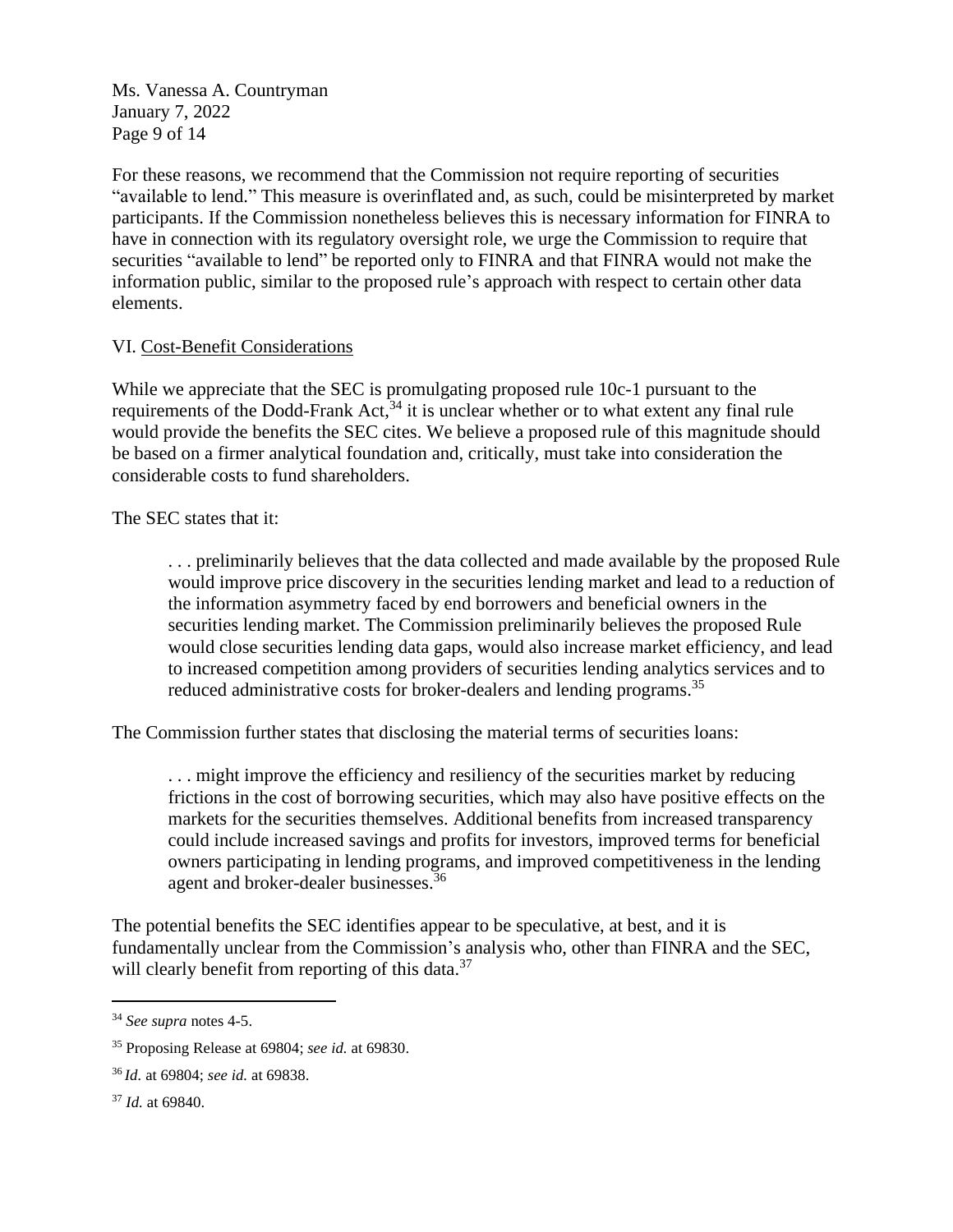Ms. Vanessa A. Countryman January 7, 2022 Page 10 of 14

The SEC notes the direct costs of rule 10c-1 to FINRA, as well as direct compliance costs for entities to report to FINRA, including the reporting fees that FINRA will impose. The SEC acknowledges that these compliance costs may be passed on to end customers in the form of increased fees for broker-dealer or lending program services. <sup>38</sup> We believe this analysis is incomplete.

Nowhere does the Commission consider that fund shareholders will absorb part of the substantial costs of rule 10c-1. This outcome should be a key consideration in the Commission's analysis. Securities lending is an important and beneficial source of income to fund shareholders. The rule would require FINRA to develop, build, and oversee a complex new reporting system for securities loans. The considerable costs of building and operating this reporting system can be expected to be passed on to entities required to report under rule  $10c-1$ <sup>39</sup> Furthermore, lending agents and reporting agents undoubtedly will incur substantial costs to build out the reporting systems and connectivity necessary to provide the many data elements envisioned in the Proposal, enter into or amend agreements with beneficial owners, vendors or others, and develop compliance and risk oversight. Lending agents and reporting agents can be expected to pass such costs on to their customers. As a result, these costs ultimately will come directly out of the pockets of beneficial owners, including funds and their shareholders, to the detriment of their long term interests. Such costs may result in higher costs to administer a securities lending program or the potential decision by a fund that it no longer is economically worthwhile to operate a securities lending program, in either case lowering fund returns for shareholders. The Commission should explicitly account for these costs in its economic analysis.

### VII. Confidentiality Concerns

As proposed, lenders would be required to report most of the data elements required by rule 10c-1 to FINRA within 15 minutes of a securities loan being effected or the terms of the loan being modified. <sup>40</sup> FINRA would then make this information public as soon as practicable. Lenders

<sup>40</sup> Terms that would be reported for a securities loan include:

- Legal name of the issuer of the securities to be borrowed and the LEI, if any;
- The ticker symbol, ISIN, CUSIP, or FIGI of the security, if assigned, or other identifier;
- Time and date of the loan:
- Name of the platform or venue, if one is used;
- Amount of securities loaned;
- Rates, fees, charges and rebates for the loan as applicable;
- Type of collateral used to secure the loan and the percentage of the collateral provided to the value of the loaned securities;
- Termination date of the loan, if applicable; and
- Borrower type, e.g., broker, dealer, bank, customer, clearing agency, custodian.

<sup>38</sup> *Id.* at 69830.

<sup>&</sup>lt;sup>39</sup> Given that the proposed reporting system is intended to benefit borrowers, as well as lenders and other market participants, we urge the SEC to require FINRA to impose the costs of building and operating the reporting system equally on lenders and borrowers, instead of solely on lenders.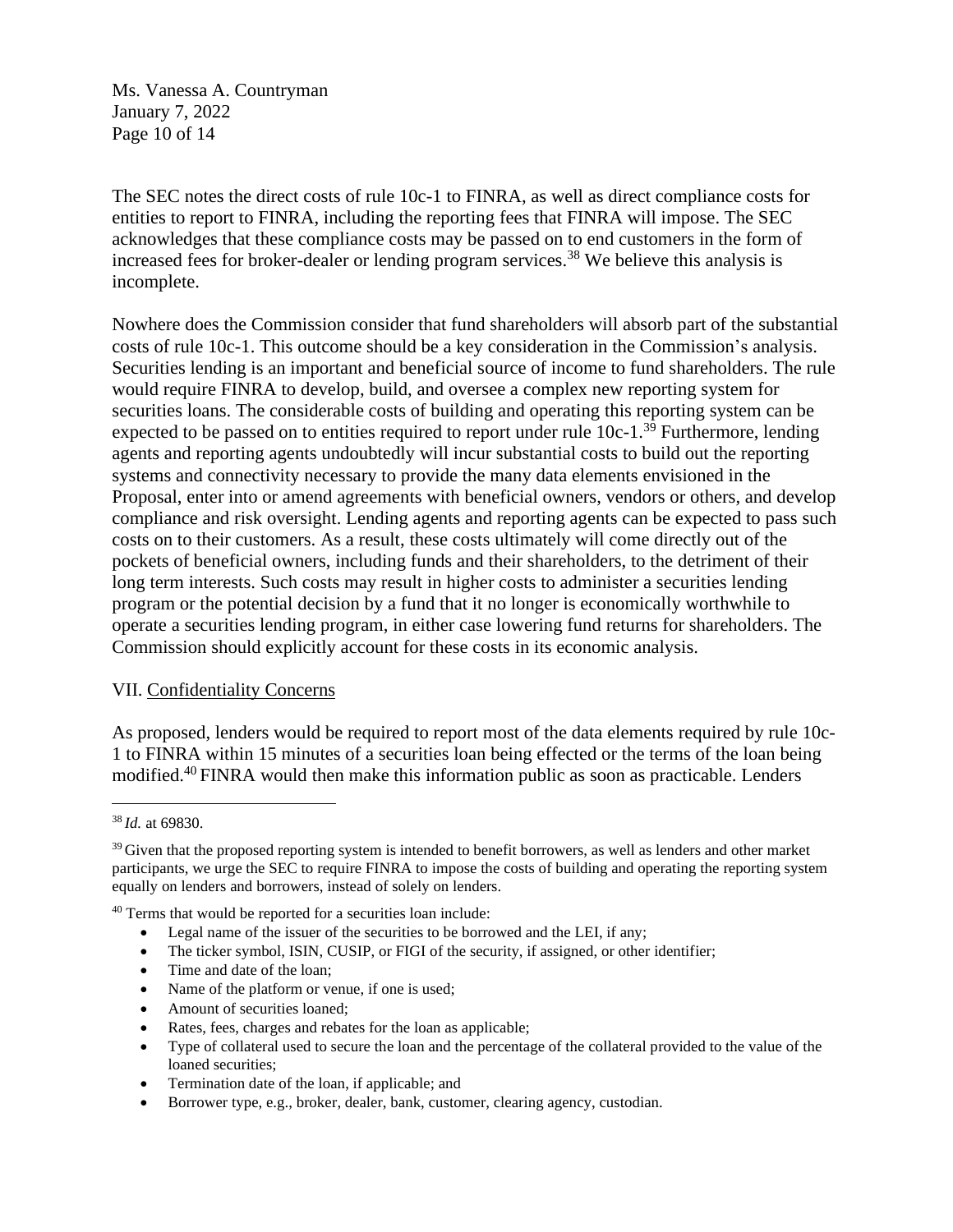Ms. Vanessa A. Countryman January 7, 2022 Page 11 of 14

would report additional loan terms, including the identities of the parties to the loan, to FINRA, but FINRA would not make this information public. The proposed rule also would require that, by the end of each business day, a lender report detailed information to FINRA about its total amount of securities on loan or available to loan. Due to the sensitivity of this information, we support the proposed requirement that FINRA make this information publicly available only on an aggregated basis, and that FINRA would keep confidential, subject to applicable law, identifying information about lending agents, reporting agents, and other persons using reporting agents.

A. Public Availability of Individual Transaction Information

If the SEC does not accept our recommendation to report on a  $T+1$  basis, it is critical that the Commission require FINRA to make public only on an aggregated basis the data that would be required to be reported within 15 minutes. Further, the SEC should strongly consider the approach taken by FINRA with respect to TRACE of not publicly disseminating trading data for a newly reported asset class until FINRA and market participants have had an opportunity to gain experience with reporting data for that asset class.<sup>41</sup>

Given the granularity of the proposed data elements, making the data public on a loan-level basis throughout the day risks revealing sensitive information about funds' operations and their trading strategies. For large fund lenders, this information may be enough for a market participant to identify the lender and seek to front run its trades or engage in other predatory trading practices, harming the fund and its shareholders. For the reasons explained above, this intra-day data would not provide useful information to regulators or market participants and, thus, making it public intra-day raises significant risks and costs to funds and their shareholders, while providing little benefit.

B. Confidentiality Obligation

To protect the confidential securities lending information that would be reported to FINRA under proposed rule 10c-1, the SEC should impose explicit confidentiality obligations on FINRA. The SEC also should ensure that FINRA implements adequate data security measures, given that FINRA will serve as a repository of a large amount of sensitive and non-public securities lending data.

Under the proposed rule, lending agents and reporting agents would report a large amount of sensitive and non-public data to FINRA on a daily basis. It is critical that this information be subject to explicit confidentiality obligations to protect funds and their shareholders from the harm that would result from non-public data inadvertently becoming public or sensitive data being prematurely disseminated to the market. As described above, release of this data may allow market participants to identify lenders and seek to front run their trades or engage in other predatory trading practices, harming the fund and its shareholders.

<sup>41</sup> *See supra* note 26.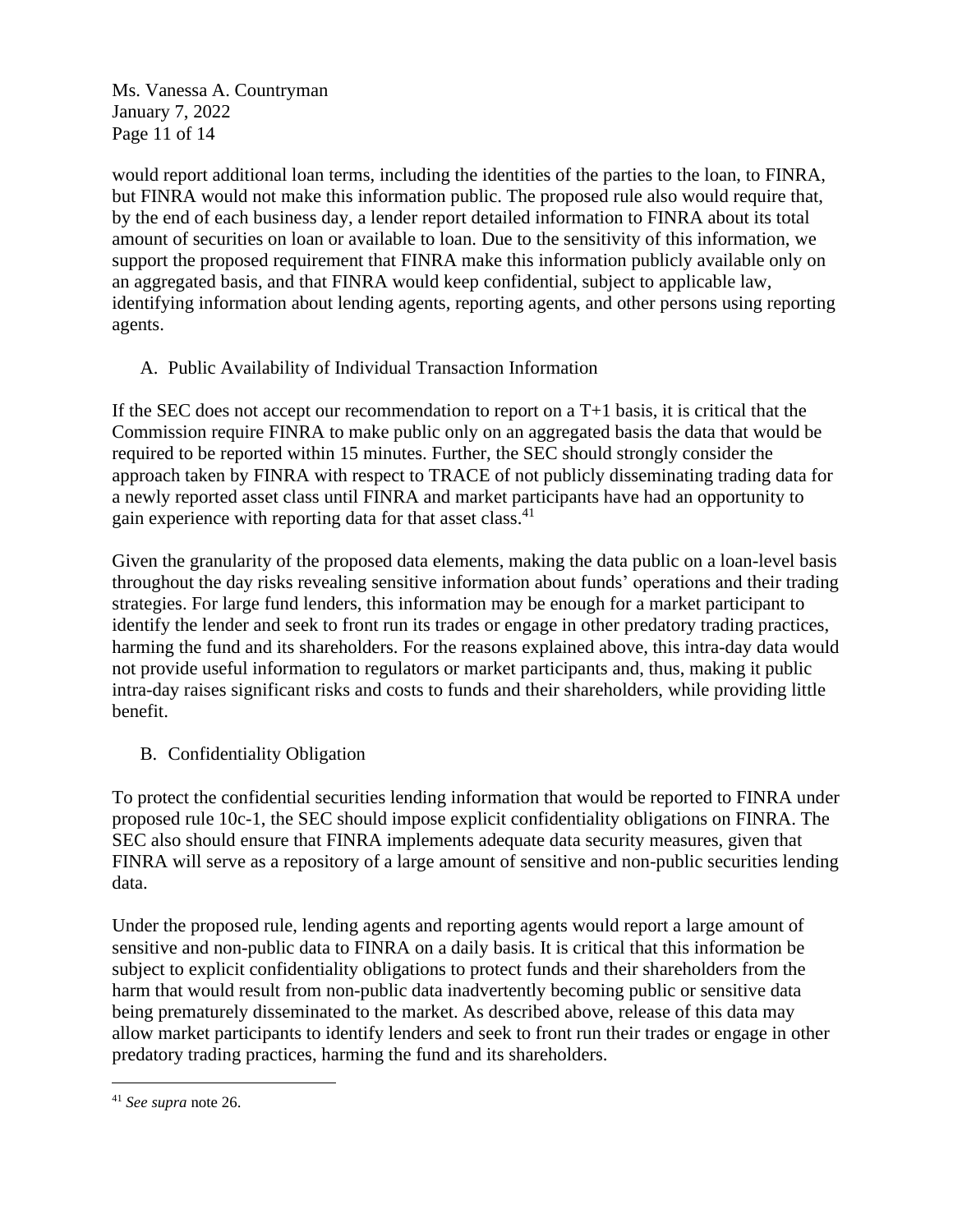Ms. Vanessa A. Countryman January 7, 2022 Page 12 of 14

We also urge the SEC to ensure that FINRA has appropriate cybersecurity measures to protect the enormous volume of sensitive and confidential data that will be reported to it under the proposed rule. FINRA's collection of this valuable fund data will create a vast, unique, trove of sensitive data and a potential single point of failure would undoubtedly attract the attention of cybercriminals. A hack of FINRA's securities lending database could expose the universe of funds that engage in securities lending to the types of predatory trading practices described above—all at the expense of fund shareholders. In addressing this concern, the SEC should consider lessons learned regarding information security protection in analogous situations, including the SEC's fund reporting obligations under Form  $N-PORT<sup>42</sup>$  and implementation of the consolidated audit trail (CAT).<sup>43</sup>

## VIII. Implementation Considerations

Implementing rule 10c-1 will be an enormous and costly operational effort for FINRA and market participants. Market participants will need significant time to create or modify reporting systems, identify data sources and create connectivity among systems, enter into or amend agreements with beneficial owners, vendors, or others regarding reporting, and develop appropriate compliance and risk oversight. The complexity of creating or modifying systems will be greater to the extent the rule requires reporting on a 15-minute time frame. The SEC and FINRA therefore must provide a sufficiently long implementation period for beneficial owners, lending agents, and reporting agents to take the myriad steps that will be necessary to comply with any final rules, including implementing rules promulgated by FINRA. Implementation should provide for phase in of reporting requirements by reporting party<sup>44</sup> and by asset class. Because beneficial owners will not have the infrastructure to report, any direct reporting by beneficial owners should be phased in after the implementation date for reporting by reporting agents and lending agents.

Further, as recommended above, we urge the SEC to tailor the final rule to initially apply only to loans of US-listed equity securities, and only consider expanding the scope of securities subject to the rule once FINRA and market participants have an adequate opportunity to establish reporting systems, gain familiarity with the reporting obligation, and determine whether

<sup>42</sup> *See Investment Company Modernization*, 82 Fed. Reg. 58731 (Dec. 14, 2017), *available at*  https://www.govinfo.gov/content/pkg/FR-2017-12-14/pdf/2017-26922.pdf.

<sup>&</sup>lt;sup>43</sup> The SEC has proposed additional steps to increase the security and confidentiality of CAT data, including enhanced information security requirements that apply to FINRA as the CAT plan processor. *See Proposed Amendments to the National Market System Plan Governing the Consolidated Audit Trail to Enhance Data Security*, 85 Fed. Reg. 65990 (Oct. 16, 2020), *available at* https://www.govinfo.gov/content/pkg/FR-2020-10-16/pdf/2020- 18801.pdf.

<sup>&</sup>lt;sup>44</sup> We note that the EU similarly took a phased-in approach to implementation under SFTR, based on reporting party. Reporting was introduced in four phases over a period of nine months (which was subject to delays), with entities such as credit institutions and investment firms in the initial phase, CCPs and CSDs in the second phase, funds and insurers in the third phase, and NFCs in the final phase. See Article 33 of SFTR, *available at* https://eurlex.europa.eu/legal-content/EN/TXT/?uri=CELEX%3A32015R2365.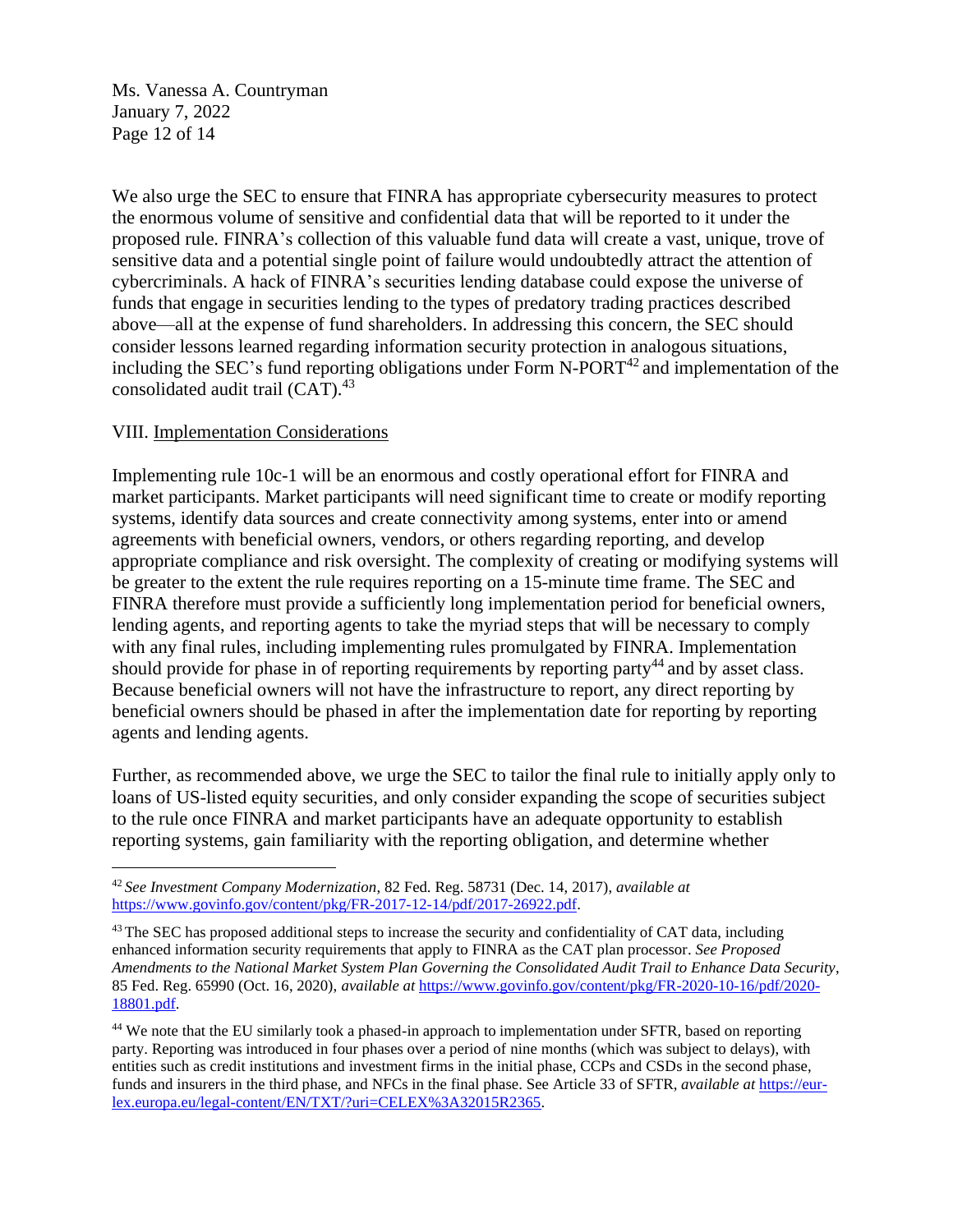Ms. Vanessa A. Countryman January 7, 2022 Page 13 of 14

adjustments may be necessary. In addition, we recommend that the SEC or FINRA provide clarity regarding applicability of any final rule to securities loans that are outstanding on the rule's implementation date.<sup>45</sup>

\* \* \*

<sup>&</sup>lt;sup>45</sup> This was a significant "day one" issue with respect to implementation of SFTR. SFTR required covered counterparties to "backload" outstanding SFTs concluded before the applicable phase-in date where those SFTs either (i) have a remaining maturity exceeding 180 days as at the relevant phase-in date or (ii) have an open maturity and remain outstanding 180 days after the relevant phase-in date. See Article 4 of SFTR, *available at* https://eurlex.europa.eu/legal-content/EN/TXT/?uri=CELEX%3A32015R2365. Given the difficulties the EU faced with this issue, we urge the SEC to provide clarity regarding its approach to reporting of securities loans that are outstanding when rule 10c-1's reporting obligations commence.